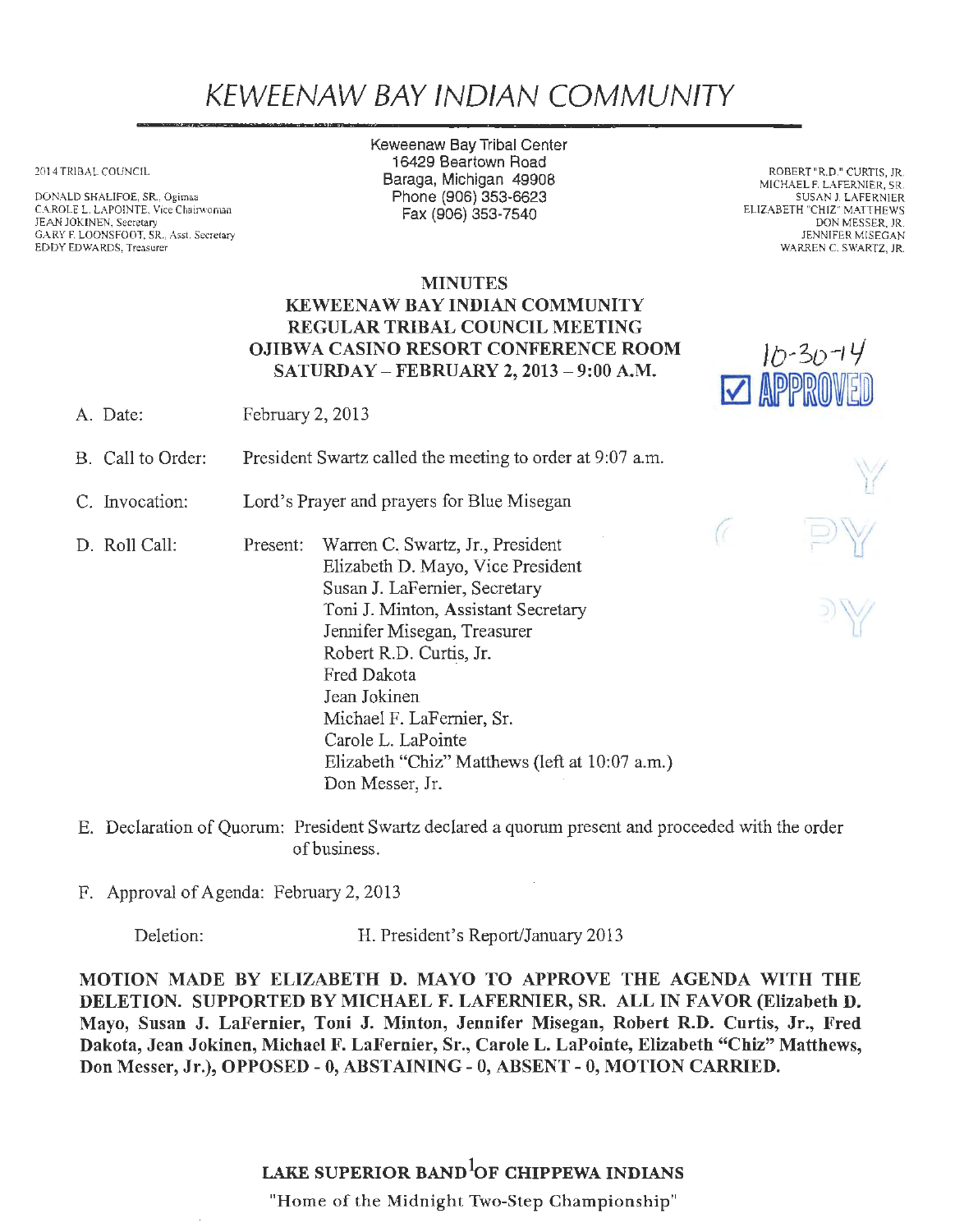## G. For Your Infonnation:

- 1. A "Thank you" from the Family of Susan F. LaFournier (Lauri, Shirley, Dorothy, and Freddy)
- 2. A "Thank you" from Mary Beiring
- 3. A "Thank you" from Mary McCord
- 4. A "Thank you" from Liz Nevala, The Salvation Army of Ishpeming
- 5. A "Thank you" from Betsy Little, Marquette County Health Department Pregnant and Parenting Teen Program
- 6. A "Thank you" from Tracy Emery
- 7. A "Thank you" from Leo Burke, Colonel, Civil Air Patrol
- 8. A "Thank you" from William Short, MD, College of Human Medicine
- 9. A "Thank you" from the Jacobetti Home for Veterans for Socks and Calendars
- 10. A "Thank you" from the Members of the Jacobetti Home for Veterans for the Bingo System
- 11. A "Thank you" from the National Indian Gaming Association's Sovereignty PAC
- 12. A "Thank you" from the U.P. Children's Museum
- 13. VOIGT Intertribal Task Force Meeting Minutes December 6, 2012 Hayward, Wisconsin

H. Secretary's Report/January 2013 – available for your review

MOTION MADE BY ELIZABETH "CHIZ" MATTHEWS TO APPROVE THE JANUARY 2013 SECRETARY'S REPORT. SUPPORTED BY MICHAEL F. LAFERNIER, SR. ALL IN FAVOR (Elizabeth D. Mayo, Susan J. LaFernier, Toni J. Minton, Jennifer Misegan, Robert R.D. Curtis, Jr., Fred Dakota, Jean Jokinen, Michael F. LaFernier, Sr., Carole L. LaPointe, Elizabeth "Chiz" Matthews, Don Messer, Jr.), OPPOSED - O, ABSTAINING - 0, ABSENT - 0, MOTION CARRIED.

I. Treasurer's Report/January  $2013$  – available for your review

MOTION MADE BY ELIZABETH D. MAYO TO APPROVE THE JANUARY 2013 TREASURER'S REPORT. SUPPORTED BY TONI J. MINTON. ALL IN FAVOR (Elizabeth D. Mayo, Susan J. LaFernier, Toni J. Minton, Jennifer Misegan, Robert R.D. Curtis, Jr., Fred Dakota, Jean Jokinen, Michael F. LaFernier, Sr., Carole L. LaPointe, Elizabeth "Chiz" Matthews, Don Messer, Jr.), OPPOSED - 0, ABSTAINING - 0, ABSENT - O, MOTION CARRIED.

J. CEO's Report/January 2013 – available for your review [also available on ojibwa.com]

MOTION MADE BY ELIZABETH D. MAYO TO APPROVE THE JANUARY 2013 CEO'S REPORT. SUPPORTED BY CAROLE L. LAPOINTE. ALL IN FAVOR (Elizabeth D. Mayo, Susan J. LaFernier, Toni J. Minton, Jennifer Misegan, Robert R.D. Curtis, Jr., Fred Dakota, Jean Jokinen, Michael F. LaFernier, Sr., Carole L. LaPointe, Elizabeth "Chiz" Matthews, Don Messer, Jr.), OPPOSED - 0, ABSTAINING - 0, ABSENT- 0, MOTION CARRIED.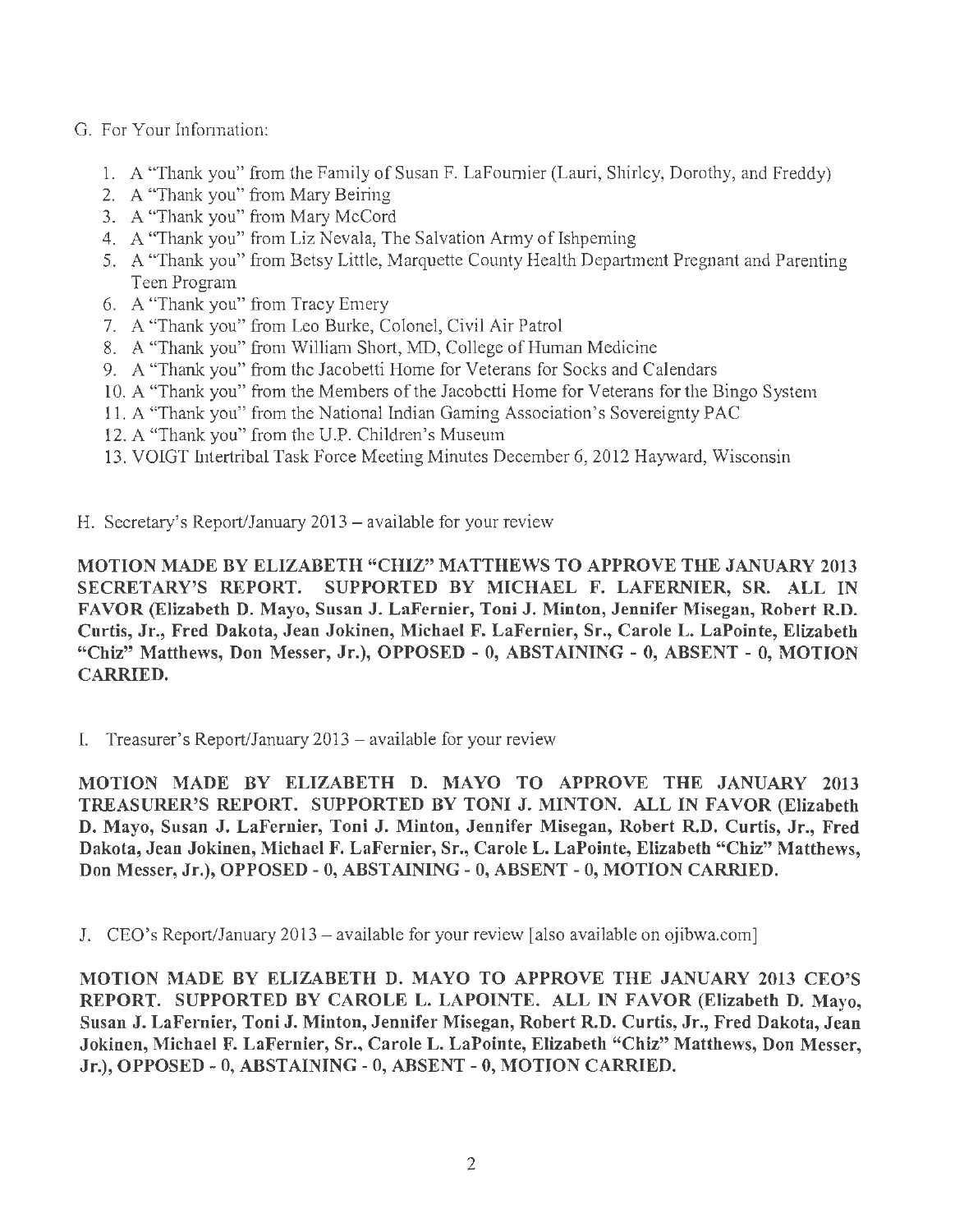K. Department Head Reports - December 2012

MOTION MADE BY SUSAN J. LAFERNIER TO APPROVE THE DECEMBER 2012 DEPARTMENT HEAD REPORTS. SUPPORTED BY ELIZABETH D. MAYO. NINE IN FAVOR (Elizabeth D. Mayo, Susan J. LaFernier, Toni J. Minton, Jennifer Misegan, Robert R.D. Curtis, Jr., Fred Dakota, Jean Jokinen, Carole L. LaPointe, Elizabeth "Chiz" Matthews), ONE OPPOSED (Michael F. LaFernier, Sr.), ONE ABSTAINING (Don Messer, Jr.), ABSENT - O, MOTION CARRIED.

- L. Old Business:
	- 1. Jim Kurtti, Director of Finnish American Heritage Center Finlandia University/Paul Ollila Finn Fest June 19-23, 2013 Sponsorship Request

MOTION MADE BY JENNIFER MISEGAN TO TABLE THE FINN FEST DONATION REQUEST UNTIL AFTER THE FINANCE MEETING ON FEBRUARY 14, 2013. SUPPORTED BY ROBERT R.D. CURTIS, JR. ALL IN FAVOR (Elizabeth D. Mayo, Susan J. LaFernier, Toni J. Minton, Jennifer Misegan, Robert R.D. Curtis, Jr., Fred Dakota, Jean Jokinen, Michael F. LaFernier, Sr., Carole L. LaPointe, Elizabeth "Chiz" Matthews, Don Messer, Jr.), OPPOSED- 0, ABSTAINING-0, ABSENT- 0, MOTION CARRIED.

M. New Business:

1. Jennifer Misegan, Treasurer - Donations February 2013 (No Action)

### Elizabeth Matthews left at 10:07 a.m.

- 2. President Swartz
	- a) Resolution KB-1920-2013 NAGPRA (Native American Graves Protection and Repatriation Act) Representative Designee-Gary F. Loonsfoot, Jr.

MOTION MADE BY CAROLE L. LAPOINTE TO APPROVE RESOLUTION KB-1920-2013 NAGPRA REPRESENTATIVE DESIGNEE. SUPPORTED BY DON MESSER, JR. EIGHT IN FAVOR (Elizabeth D. Mayo, Susan J. LaFernier, Toni J. Minton, Jennifer Misegan, Fred Dakota, Michael F. LaFernier, Sr., Carole L. LaPointe, Don Messer, Jr.), TWO OPPOSED (Robert R.D. Curtis, Jr., Jean Jokinen), ABSTAINING - 0, ONE ABSENT (Elizabeth "Chiz" Matthews), MOTION CARRIED.

> b) Resolution KB-1921-2013 MACPRA (Michigan Anishinabeg Cultural Preservation Repatriation Association) Representative Designee-Gary F. Loonsfoot, Jr.